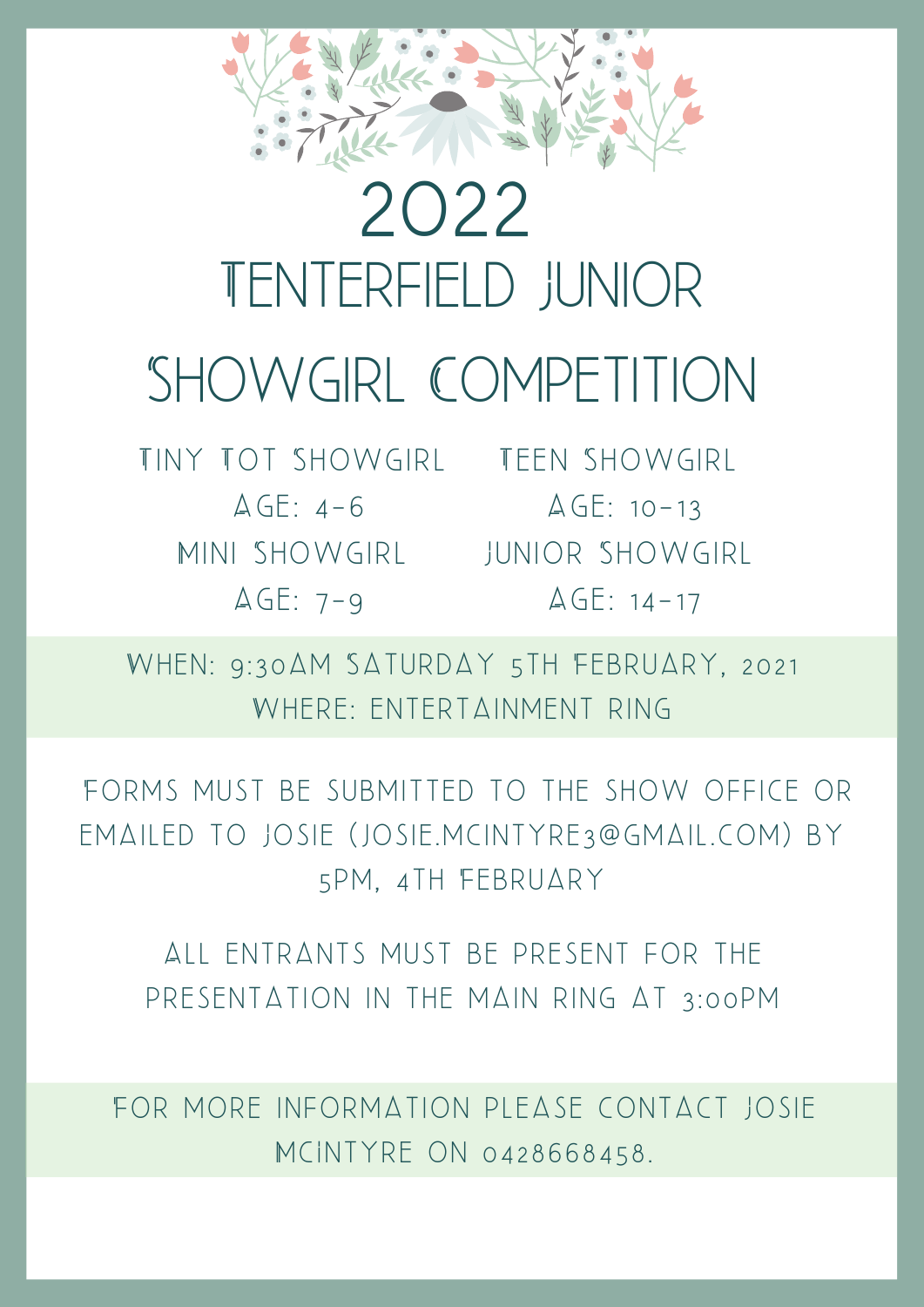## Conditions of Entry

**FNTRANTS WILL BE INTERVIEWED ON STAGE IN FRONT OF** JUDGES FROM THE LOCAL COMMUNITY AND AN AUDIENCE. • All entrants will be asked a combination of QUESTIONS ABOUT THEIR HOBBIES, INTERESTS, AMBITIONS AS WELL AS THE QUESTIONS INCLUDED IN THE FORM PROVIDED. THE JUDGES WILL BE LOOKING FOR GIRLS WHO ARE CONFIDENT IN THEMSELVES, SPEAK WELL IN PUBLIC AND di splay an intere st in the local community and TENTERFIELD SHOW. PARENTS AND GUARDIANS ARE TO BE REMINDED THAT THE JUNIOR SHOWGIRL COMPLETION IS NOT A BEAUTY PAGEANT AND THEREFORE GIRLS WILL NOT BE JUDGED ON THEIR PHYSICAL APPEARANCE.

INTERVIEWS ARE INFORMAL (NO LONGER THAN 5 MINS) and will take place in the entertainment ring.

ALL ENTRANTS ARE REQUIRED TO BE AT THE ENTERTAINMENT RING WITH THEIR NAMES MARKED OFF, READY FOR JUDGING BY 9:15AM ON SATURDAY 5TH FEBRUARY, 2022 THE WINNERS WILL BE ANNOUNCED AT THE GRAND parade at 3 :00pm Saturday 5th February in the Main RING AND ALL ENTRANTS ARE EXPECTED TO BE PRESENT AT THE SHOW SOCIETY OFFICE BY 2:45PM.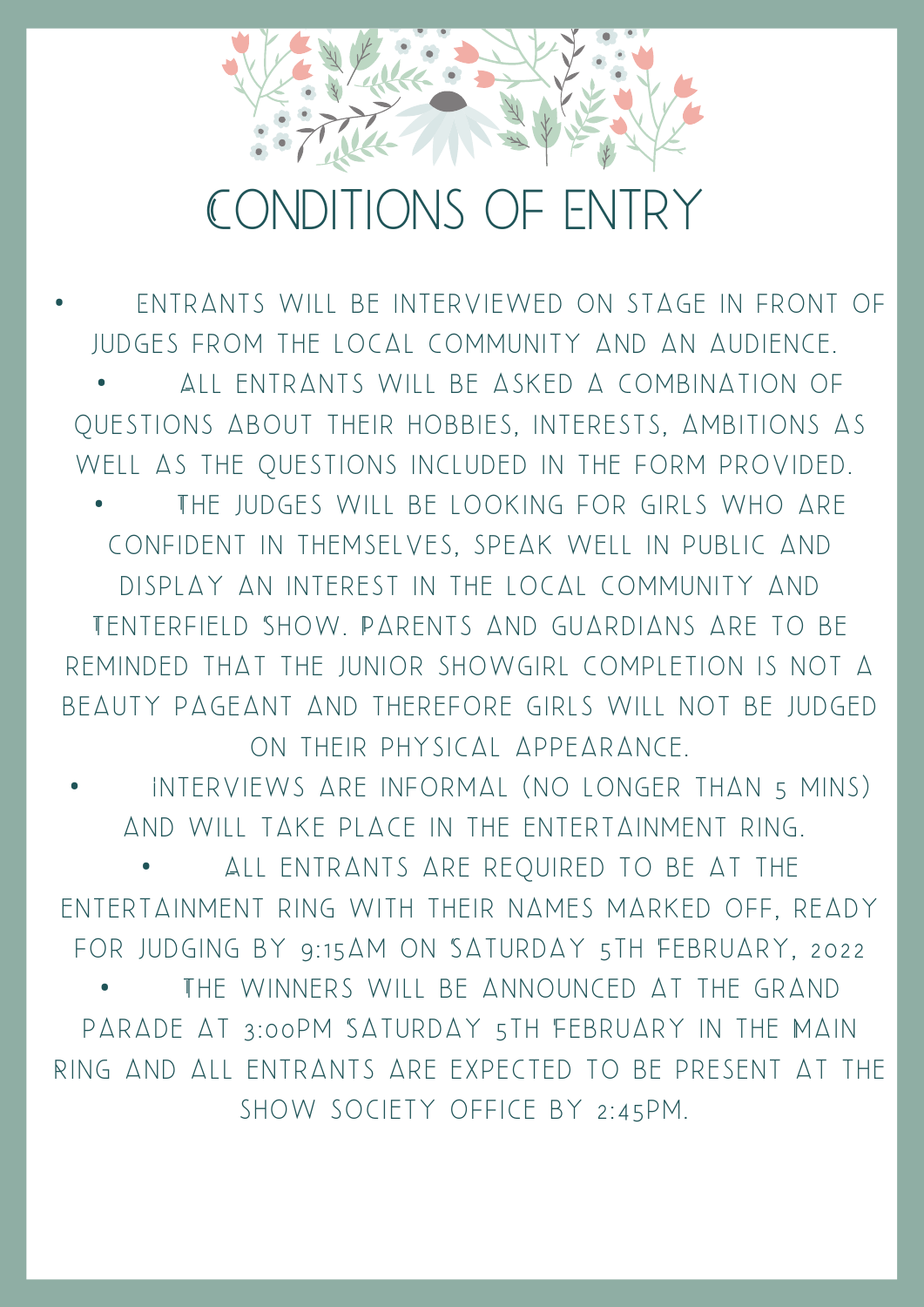

## Tiny Tot/ Mini Entry Form

 $N\triangle M$ F: Date of birth: Age on show day: **ADDRESS** PARENTS/GUARDIANS NAME/S. CONTACT NUMBER:

PARENT'S/GUARDIAN'S CONSENT TO ENTER THE COMPETITION NAME: DATE: SIGNATURE: DATE:

HOBBIES:

Sporting intersts

What do you want to be when you grow up:

Favourite part about the show:

WHO IS YOUR FAVOURITE PERSON IN THE WORLD: